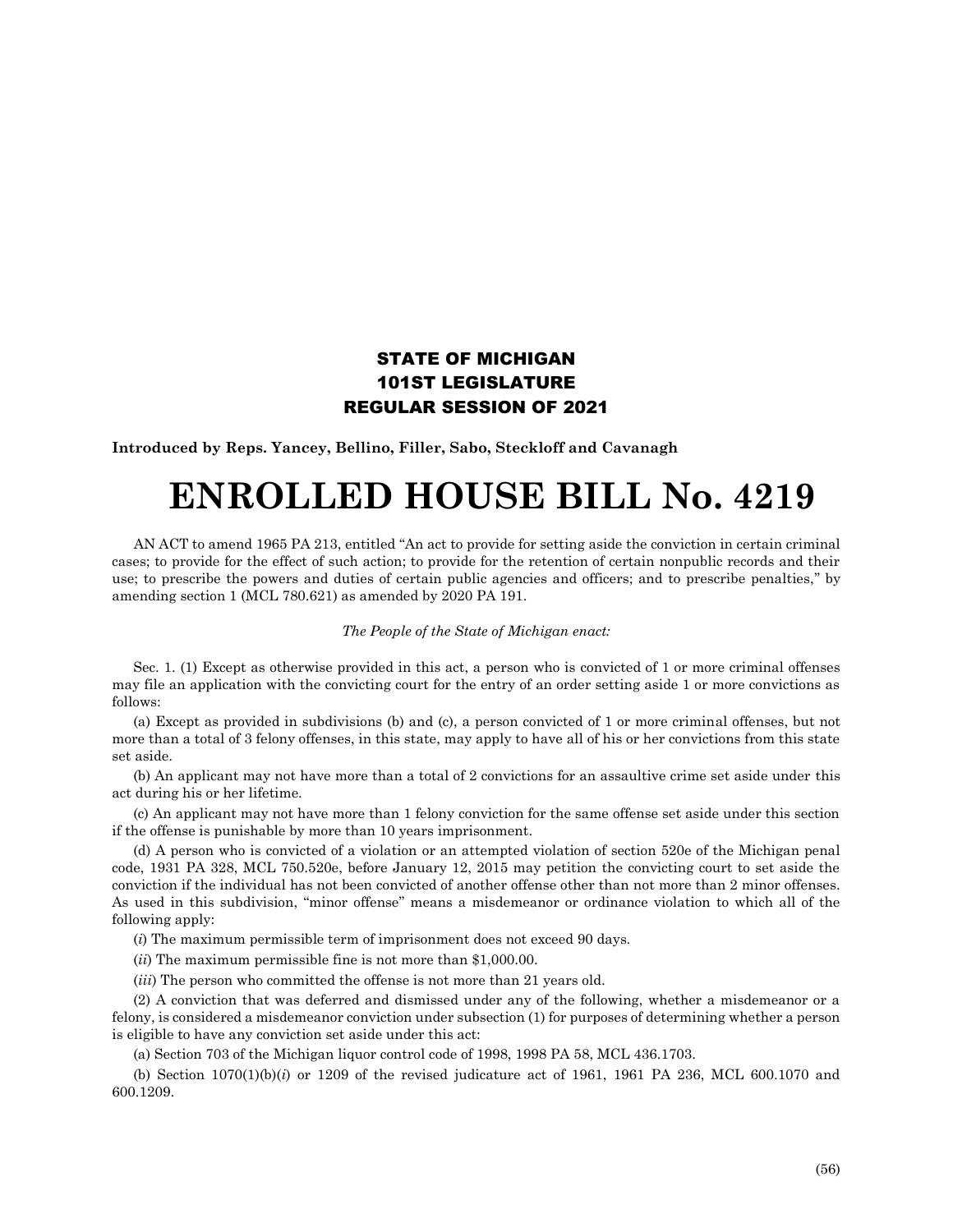(c) Section 13 of chapter II or section 4a of chapter IX of the code of criminal procedure, 1927 PA 175, MCL 762.13 and 769.4a.

(d) Section 7411 of the public health code, 1978 PA 368, MCL 333.7411.

(e) Section 350a or 430 of the Michigan penal code, 1931 PA 328, MCL 750.350a and 750.430.

(f) Any other law or laws of this state or of a political subdivision of this state similar in nature and applicability to those listed in this subsection that provide for the deferral and dismissal of a felony or misdemeanor charge.

(3) A person who is convicted of a violation of section 448, 449, or 450 of the Michigan penal code, 1931 PA 328, MCL 750.448, 750.449, and 750.450, or a local ordinance substantially corresponding to section 448, 449, or 450 of the Michigan penal code, 1931 PA 328, MCL 750.448, 750.449, and 750.450, may apply to have that conviction set aside if he or she committed the offense as a direct result of his or her being a victim of a human trafficking violation.

(4) As used in this act:

(a) "Assaultive crime" includes any of the following:

(*i*) A violation described in section 9a of chapter X of the code of criminal procedure, 1927 PA 175, MCL 770.9a.

(*ii*) A violation of chapter XI of the Michigan penal code, 1931 PA 328, MCL 750.81 to 750.90h, not otherwise included in subparagraph (*i*).

 $(iii)$  A violation of section 110a, 136b, 234a, 234b, 234c, 349b, or  $411h(2)(a)$  of the Michigan penal code, 1931 PA 328, MCL 750.110a, 750.136b, 750.234a, 750.234b, 750.234c, 750.349b, or 750.411h, or any other violent felony.

(*iv*) A violation of a law of another state or of a political subdivision of this state or of another state that substantially corresponds to a violation described in subparagraph (*i*), (*ii*), or (*iii*).

(b) "Domestic violence" means that term as defined in section 1 of 1978 PA 389, MCL 400.1501.

(c) "Felony" means either of the following, as applicable:

(*i*) For purposes of the offense to be set aside, felony means a violation of a penal law of this state that is punishable by imprisonment for more than 1 year or that is designated by law to be a felony.

(*ii*) For purposes of identifying a prior offense, felony means a violation of a penal law of this state, of another state, or of the United States that is punishable by imprisonment for more than 1 year or is designated by law to be a felony.

(d) "First violation operating while intoxicated offense" means a violation of any of the following committed by an individual who at the time of the violation has no prior convictions for violating section 625 of the Michigan vehicle code, 1949 PA 300, MCL 257.625:

(*i*) Section 625(1), (2), (3), (6), or (8) of the Michigan vehicle code, 1949 PA 300, MCL 257.625.

(*ii*) A local ordinance substantially corresponding to a violation listed in subparagraph (*i*).

(*iii*) A law of an Indian tribe substantially corresponding to a violation listed in subparagraph (*i*).

(*iv*) A law of another state substantially corresponding to a violation listed in subparagraph (*i*).

(*v*) A law of the United States substantially corresponding to a violation listed in subparagraph (*i*).

(e) "Human trafficking violation" means a violation of chapter LXVIIA of the Michigan penal code, 1931 PA 328, MCL 750.462a to 750.462h, or of former section 462i or 462j of that act.

(f) "Indian tribe" means an Indian tribe, Indian band, or Alaskan native village that is recognized by federal law or formally acknowledged by a state.

(g) "Misdemeanor" means a violation of any of the following:

(*i*) A penal law of this state, another state, an Indian tribe, or the United States that is not a felony.

(*ii*) An order, rule, or regulation of a state agency that is punishable by imprisonment for not more than 1 year or a fine that is not a civil fine, or both.

(*iii*) A local ordinance of a political subdivision of this state substantially corresponding to a crime listed in subparagraph (*i*) or (*ii*) that is not a felony.

(*iv*) A violation of the law of another state or political subdivision of another state substantially corresponding to a crime listed under subparagraph (*i*) or (*ii*) that is not a felony.

(*v*) A violation of the law of the United States substantially corresponding to a crime listed under subparagraph (*i*) or (*ii*) that is not a felony.

(h) "Operating while intoxicated" means a violation of any of the following that is not a first violation operating while intoxicated offense:

(*i*) Section 625 or 625m of the Michigan vehicle code, 1949 PA 300, MCL 257.625 and 257.625m.